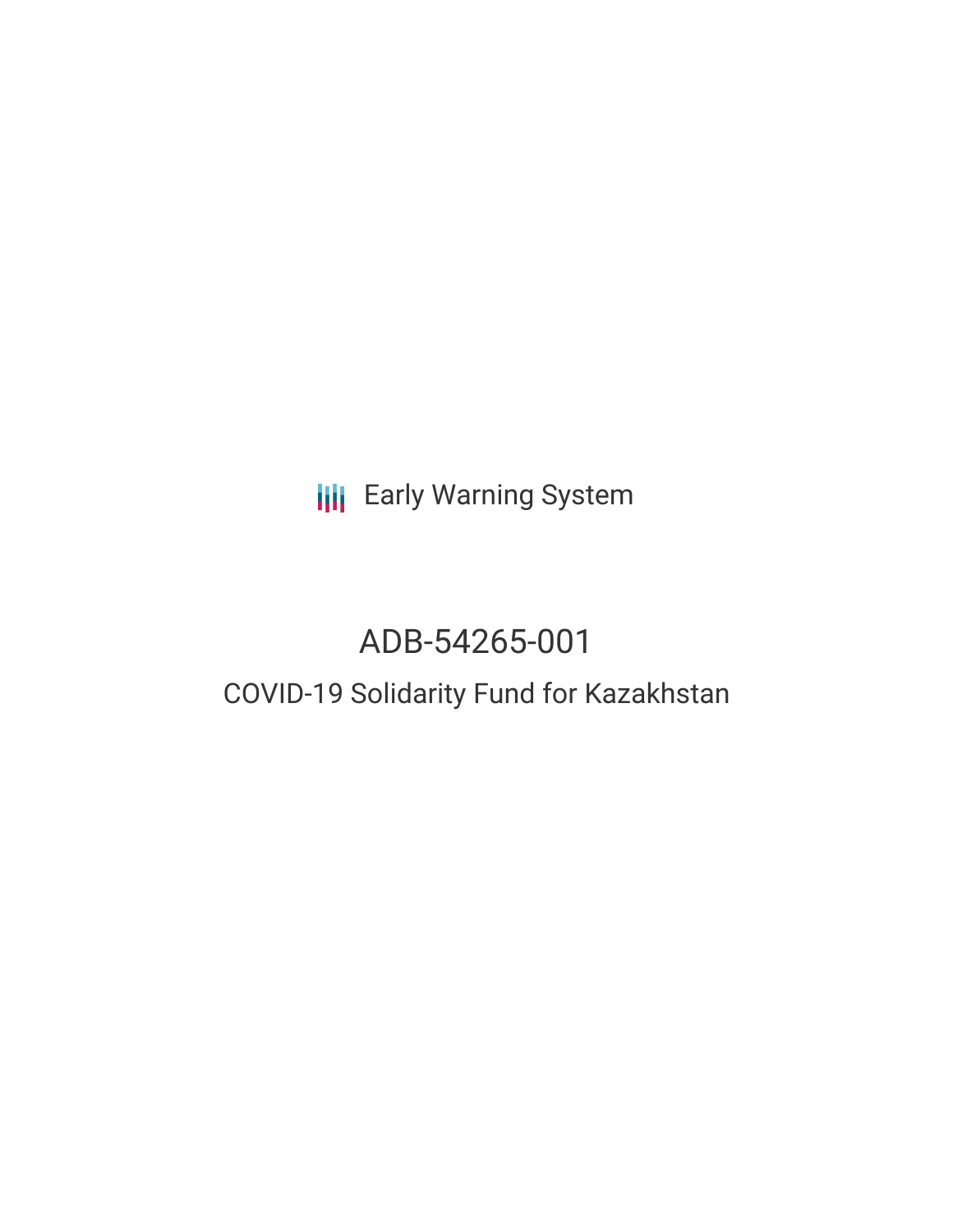# **Quick Facts**

| <b>Countries</b>               | Kazakhstan                               |
|--------------------------------|------------------------------------------|
| <b>Financial Institutions</b>  | Asian Development Bank (ADB)             |
| <b>Status</b>                  | Approved                                 |
| <b>Bank Risk Rating</b>        | U                                        |
| <b>Voting Date</b>             | 2020-12-11                               |
| <b>Borrower</b>                | Government of Kazakhstan                 |
| <b>Sectors</b>                 | Education and Health, Industry and Trade |
| <b>Investment Type(s)</b>      | <b>Advisory Services</b>                 |
| <b>Investment Amount (USD)</b> | $$1.00$ million                          |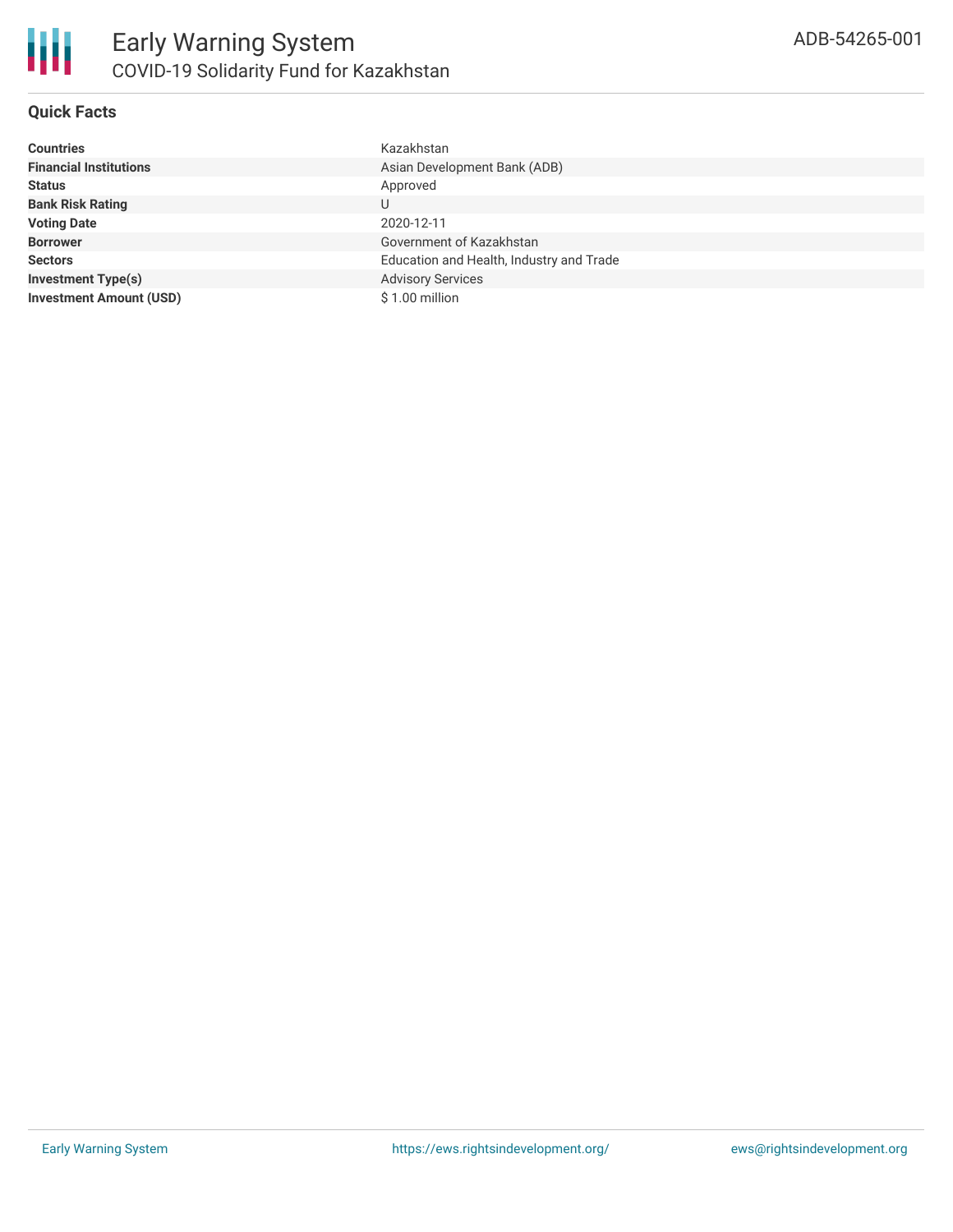

# **Project Description**

According to ADB website, the TA will assist the Government to achieve targets which aims to (i) increase SMEs contribution to GDP to 35% by 2025 and the number of people employed to 4 million.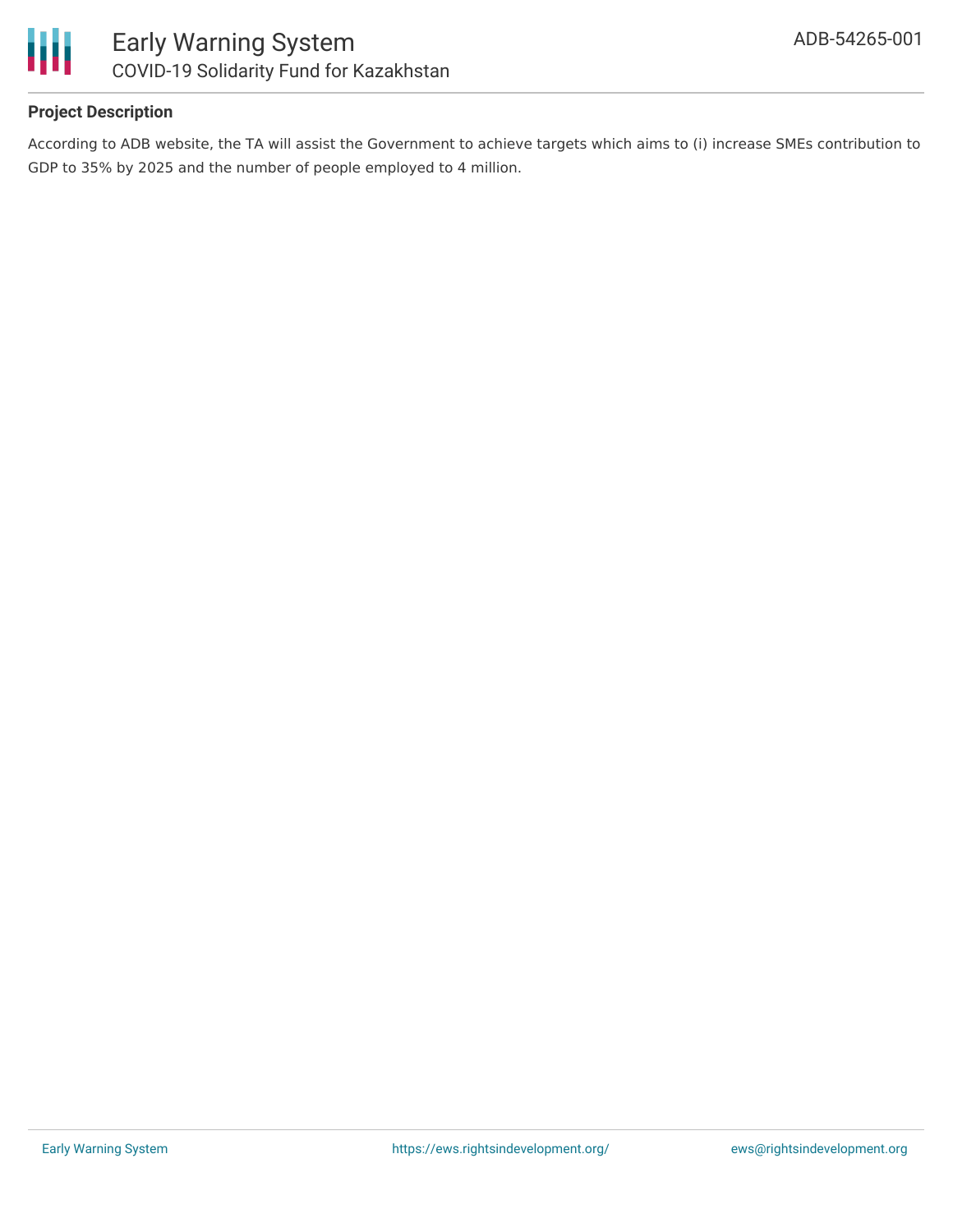

# **Investment Description**

Asian Development Bank (ADB)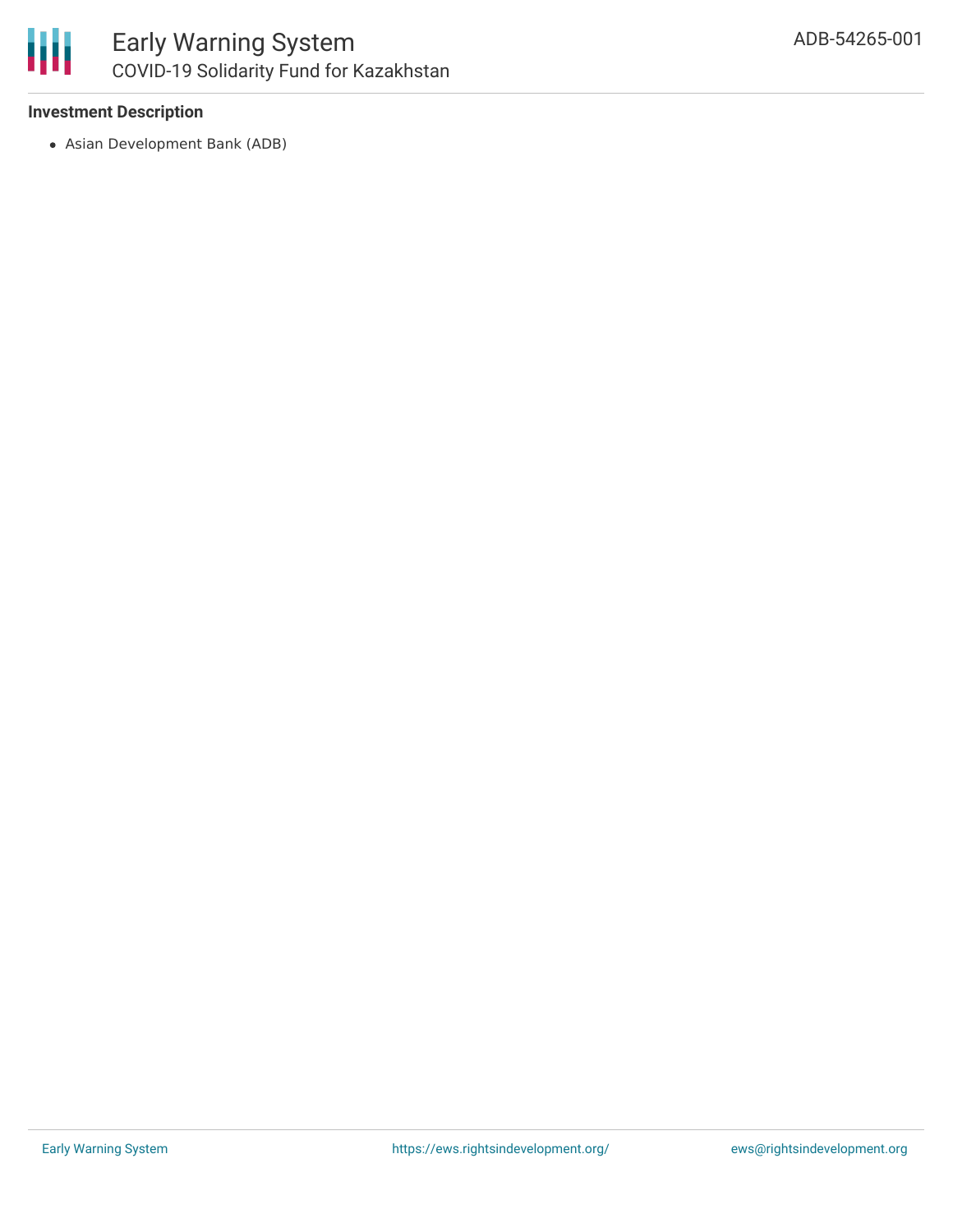### **Contact Information**

No contact information provided at the time of disclosure.

#### **ACCESS TO INFORMATION**

You can submit an information request for project information at: https://www.adb.org/forms/request-information-form

ADB has a two-stage appeals process for requesters who believe that ADB has denied their request for information in violation of its Access to Information Policy. You can learn more about filing an appeal at: https://www.adb.org/site/disclosure/appeals

#### **ACCOUNTABILITY MECHANISM OF ADB**

The Accountability Mechanism is an independent complaint mechanism and fact-finding body for people who believe they are likely to be, or have been, adversely affected by an Asian Development Bank-financed project. If you submit a complaint to the Accountability Mechanism, they may investigate to assess whether the Asian Development Bank is following its own policies and procedures for preventing harm to people or the environment. You can learn more about the Accountability Mechanism and how to file a complaint at: http://www.adb.org/site/accountability-mechanism/main.